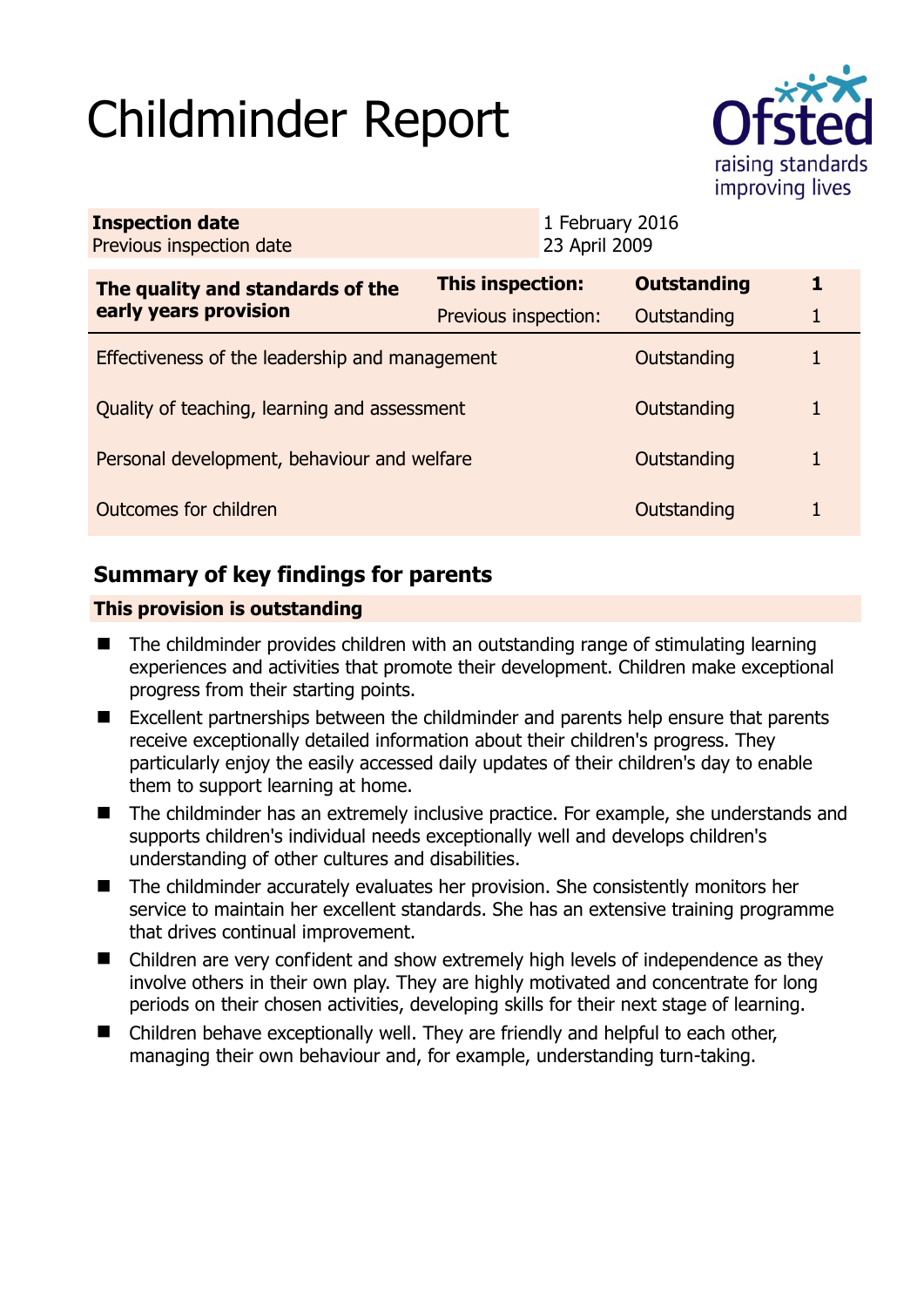## **What the setting needs to do to improve further**

## **To further improve the quality of the early years provision the provider should:**

■ continue to develop the already excellent opportunities for children to build on their problem-solving and thinking skills even further.

## **Inspection activities**

- The inspector observed children participating in activities and interacting with the childminder.
- The inspector spoke with the childminder and children at appropriate times throughout the inspection.
- The inspector reviewed the children's assessment records and a selection of policies and procedures, including safeguarding.
- The inspector carried out a joint observation with the childminder.
- The inspector took account of parents' written views about the quality of the provision.

## **Inspector**

Maxine Ansell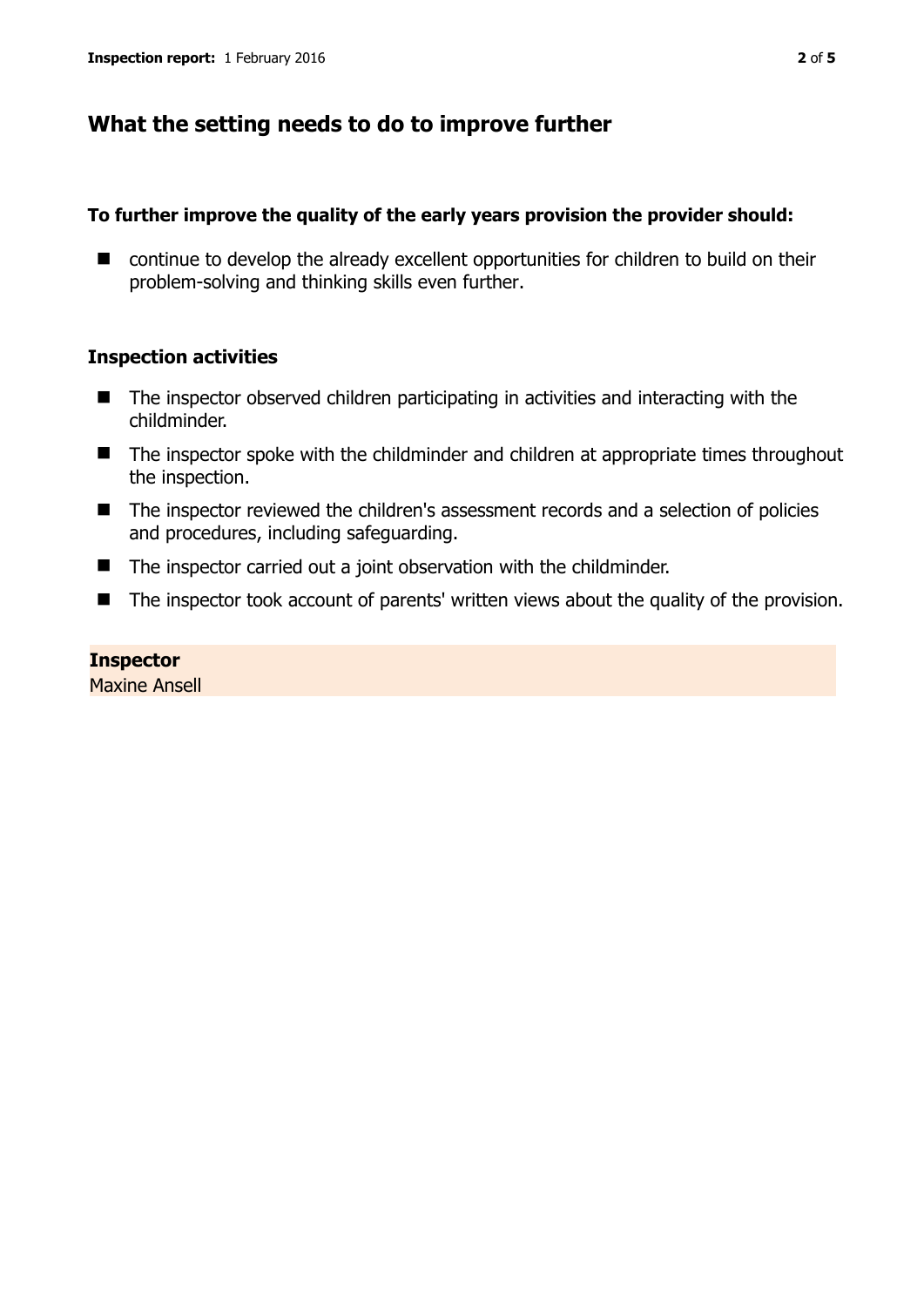## **Inspection findings**

## **Effectiveness of the leadership and management is outstanding**

The childminder is a committed professional who uses her extensive experience and knowledge to maintain her outstanding service. Safeguarding is effective. The childminder completed additional training in this area to ensure she has an excellent knowledge of signs that may cause concerns and of the procedures to follow. She constantly strengthens her practice and keeps up to date with new ideas. For example, she meets regularly with other early years professionals to share practice ideas. The childminder is highly motivated and has an extremely effective self-evaluation process. This helps her, with the support of parents, to target areas for development that promote the best possible outcomes for children. She has extremely strong links with the schools and nurseries children attend, routinely exchanging information about children's learning and care. For example, she willingly attends parent evenings to support parents.

#### **Quality of teaching, learning and assessment is outstanding**

Assessments and monitoring of children's learning are extremely detailed and precise. This enables the highly effective childminder to target children's individual and specific development needs so they make rapid progress in their learning. She is highly effective in promoting children's excellent communication and language skills. For example, she consistently talks to children, explains what they are doing and extends their vocabulary. Children develop their literacy skills exceptionally well. For example, the childminder is outstanding as she develops children's understanding of letter sounds through home-made games that encourage word building and early reading skills. She expertly extends children's play with highly skilful questions to develop children's thinking skills. For example, this encourages them to make connections and notice patterns. However, on very rare occasions, the childminder does not fully extend these learning opportunities.

#### **Personal development, behaviour and welfare are outstanding**

The childminder provides an extremely caring environment where children form outstanding relationships with her and other children. Children develop an excellent understanding of how to keep themselves safe in an emergency. For example, the childminder involves them in evacuation drills as she skilfully questions them on the process and decides who will be the 'fire chief'. Children have excellent opportunities to build on their physical well-being and understanding of the world around them. For example, they have daily walks through the woods and discuss the changing seasons.

#### **Outcomes for children are outstanding**

All children make outstanding progress from their starting points. They learn simple mathematical skills by counting and discussing size as they play. Children are extremely confident and exceptionally well prepared for the move to school.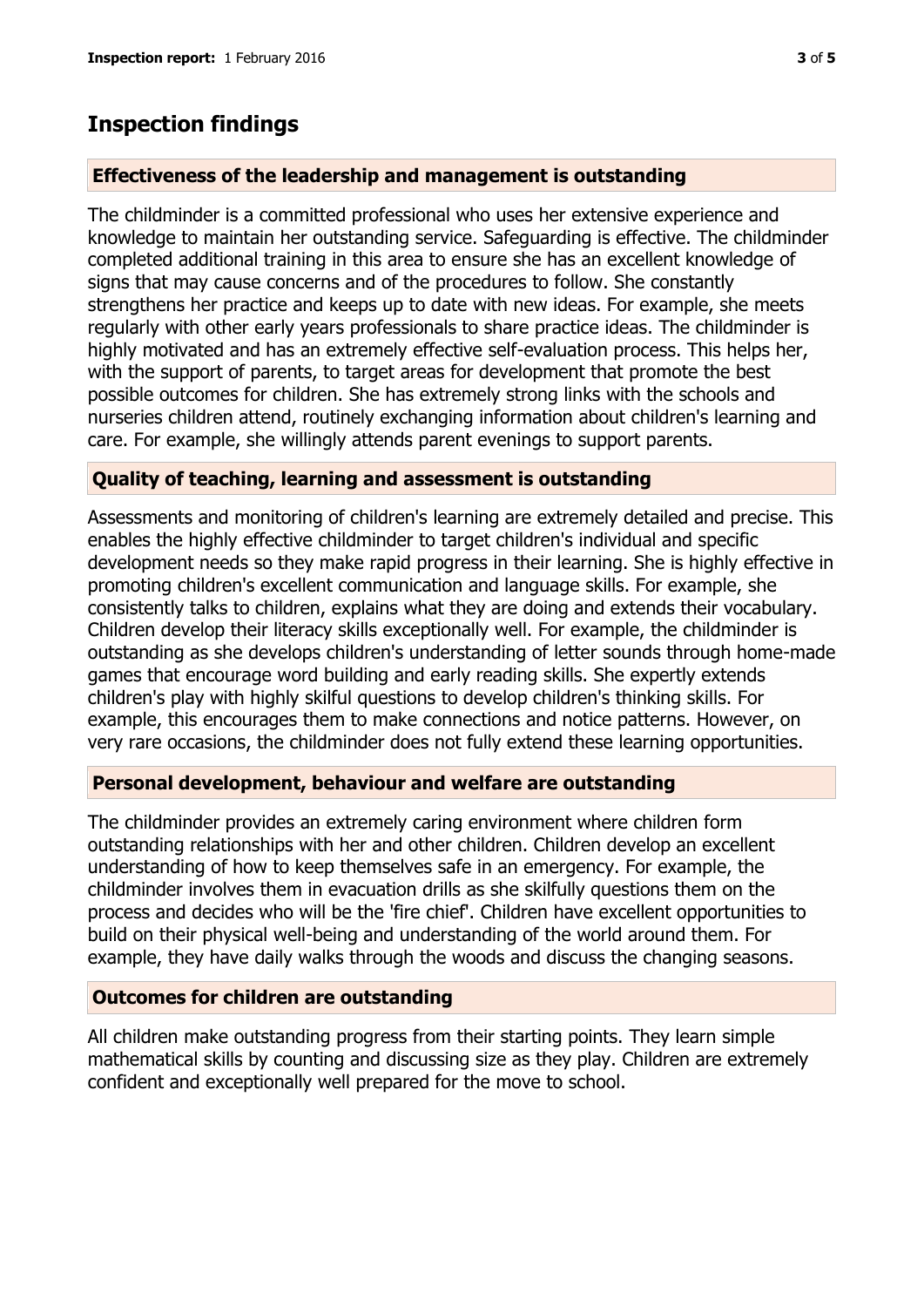## **Setting details**

| Unique reference number       | EY368792                                                                             |  |
|-------------------------------|--------------------------------------------------------------------------------------|--|
| <b>Local authority</b>        | <b>Bexley</b>                                                                        |  |
| <b>Inspection number</b>      | 827856                                                                               |  |
| <b>Type of provision</b>      | Childminder                                                                          |  |
| Day care type                 | Childminder                                                                          |  |
| <b>Registers</b>              | Early Years Register, Compulsory Childcare<br>Register, Voluntary Childcare Register |  |
| Age range of children         | $1 - 8$                                                                              |  |
| <b>Total number of places</b> | 6                                                                                    |  |
| Number of children on roll    | 3                                                                                    |  |
| <b>Name of provider</b>       |                                                                                      |  |
| Date of previous inspection   | 23 April 2009                                                                        |  |
| <b>Telephone number</b>       |                                                                                      |  |

The childminder registered in 2008 and lives in Erith, in the London Borough of Bexley. She cares for children between the hours of 7.30am and 6pm, Monday to Friday, all year round.

This inspection was carried out by Ofsted under sections 49 and 50 of the Childcare Act 2006 on the quality and standards of provision that is registered on the Early Years Register. The registered person must ensure that this provision complies with the statutory framework for children's learning, development and care, known as the Early Years Foundation Stage.

Any complaints about the inspection or the report should be made following the procedures set out in the guidance 'Complaints procedure: raising concerns and making complaints about Ofsted', which is available from Ofsted's website: www.gov.uk/government/organisations/ofsted. If you would like Ofsted to send you a copy of the guidance, please telephone 0300 123 4234, or email enquiries@ofsted.gov.uk.